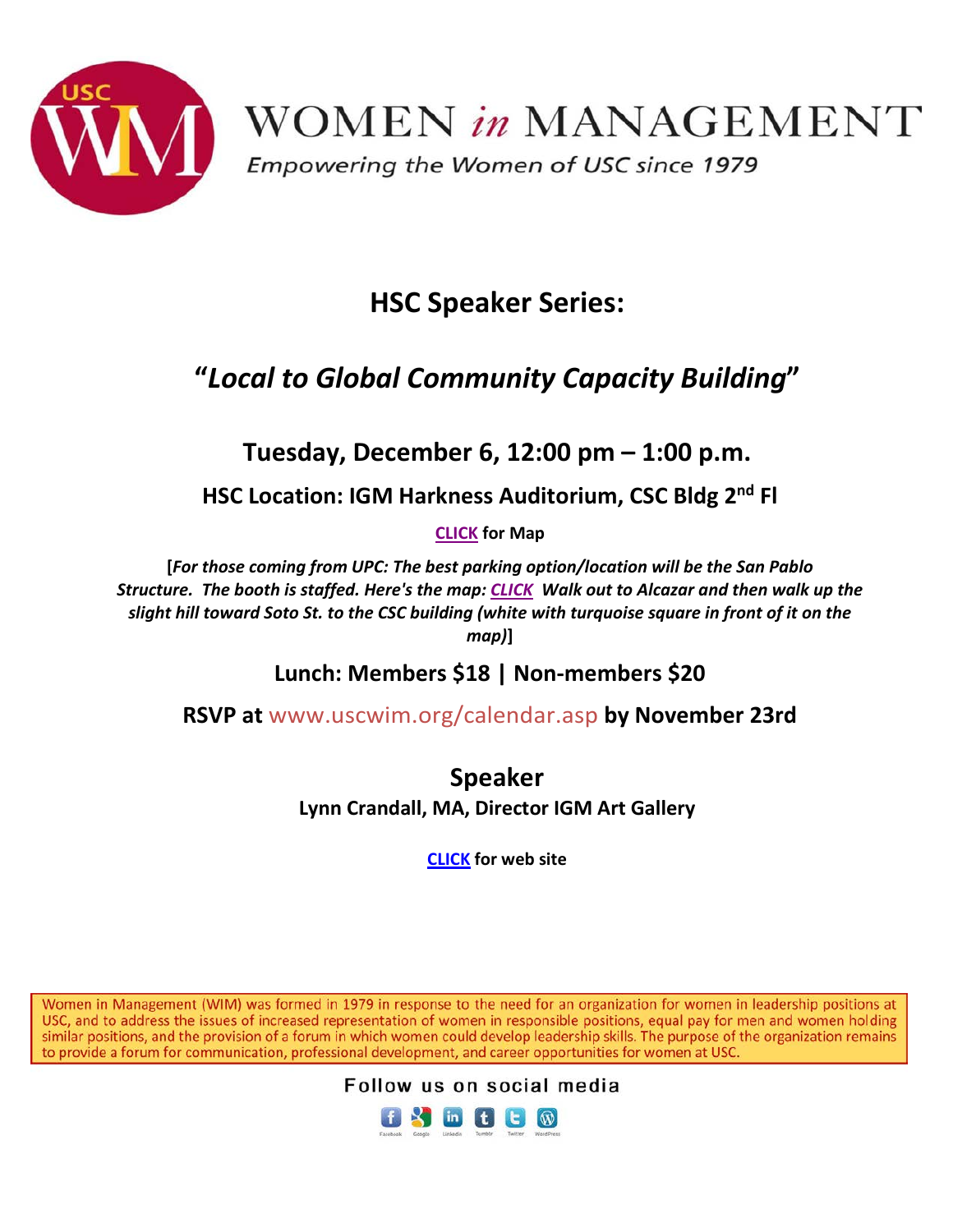

## WOMEN in MANAGEMENT

Empowering the Women of USC since 1979



**Lynn Crandall,** BA Northwestern University; MA, University of Notre Dame, Director, USC IGM Art Gallery serves on the Board of Directors at artAngels.org and is retired Board Director of SoCal Sister Cities International, LA Municipal Art Gallery Association, Inner City Arts, The JAMMIN Foundation and Magic Visions. She served on the International Membership Committee for The Society for the Arts in Healthcare. She serves on the Art Committee of L.A./Nagoya Sister Cities Association and is Board Adviser on a number of nonprofit and for profit organizations, including The Okra Restaurant Group, Inc, The Decision Platform, Save America's Children and ENCOUNTER

A State of California, Master Teacher, Crandall served as Adviser to Garfield High School 's Green Architecture Design and Global Studies Academies and organized international programs, art exhibitions and Career Day presentations at Lincoln, Roosevelt and Sacred Heart High Schools, all adjacent to the HSC . Her students at Julia Richman High School in New York City won 2<sup>nd</sup> in the state in the high school division of the Martin Luther King, Jr. *Second Annual Arts & Sciences "Living the Dream" Statewide Contest.*

As Director of the Riordan Leadership Development Program at the LA Junior Chamber of Commerce, Crandall was awarded Outstanding Program Director; EarthFest LA and California Greenworks awarded her for leading the Steering